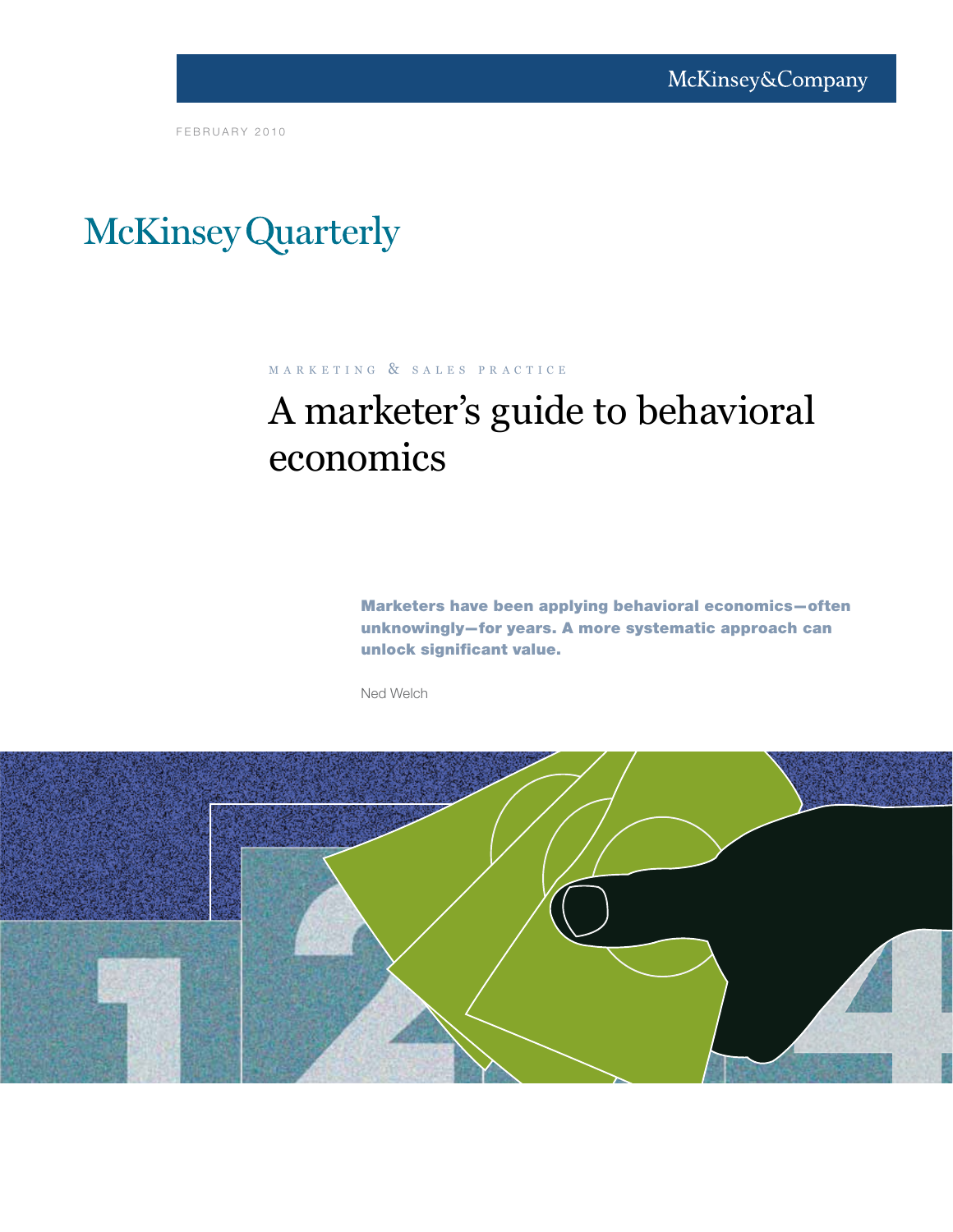**Long before behavioral economics** had a name, marketers were using it. "Three for the price of two" offers and extended-payment layaway plans became widespread because they worked—not because marketers had run scientific studies showing that people prefer a supposedly free incentive to an equivalent price discount or that people often behave irrationally when thinking about future consequences. Yet despite marketing's inadvertent leadership in using principles of behavioral economics, few companies use them in a systematic way. In this article, we highlight four practical techniques that should be part of every marketer's tool kit.

## 1. Make a product's cost less painful

In almost every purchasing decision, consumers have the option to do nothing: they can always save their money for another day. That's why the marketer's task is not just to beat competitors but also to persuade shoppers to part with their money in the first place. According to economic principle, the pain of payment should be identical for every dollar we spend. In marketing practice, however, many factors influence the way consumers value a dollar and how much pain they feel upon spending it.

Retailers know that allowing consumers to delay payment can dramatically increase their willingness to buy. One reason delayed payments work is perfectly logical: the time value of money makes future payments less costly than immediate ones. But there is a second, less rational basis for this phenomenon. Payments, like all losses, are viscerally unpleasant. But emotions experienced in the present—*now*—are especially important. Even small delays in payment can soften the immediate sting of parting with your money and remove an important barrier to purchase.

Another way to minimize the pain of payment is to understand the ways "mental accounting" affects decision making. Consumers use different mental accounts for money they obtain from different sources rather than treating every dollar they own equally, as economists believe they do, or should. Commonly observed mental accounts include windfall gains, pocket money, income, and savings. Windfall gains and pocket money are usually the easiest for consumers to spend. Income is less easy to relinquish, and savings the most difficult of all.

Technology creates new frontiers for harnessing mental accounting to benefit both consumers and marketers. A credit card marketer, for instance, could offer a Web-based or mobile-device application that gives consumers real-time feedback on spending against predefined budget and revenue categories—green, say, for below budget, red for above budget, and so on. The budget-conscious consumer is likely to find value in such accounts (although they are not strictly rational) and to concentrate spending on a card that makes use of them. This would not only increase the issuer's interchange fees and financing income but also improve the issuer's view of its customers' overall financial situation.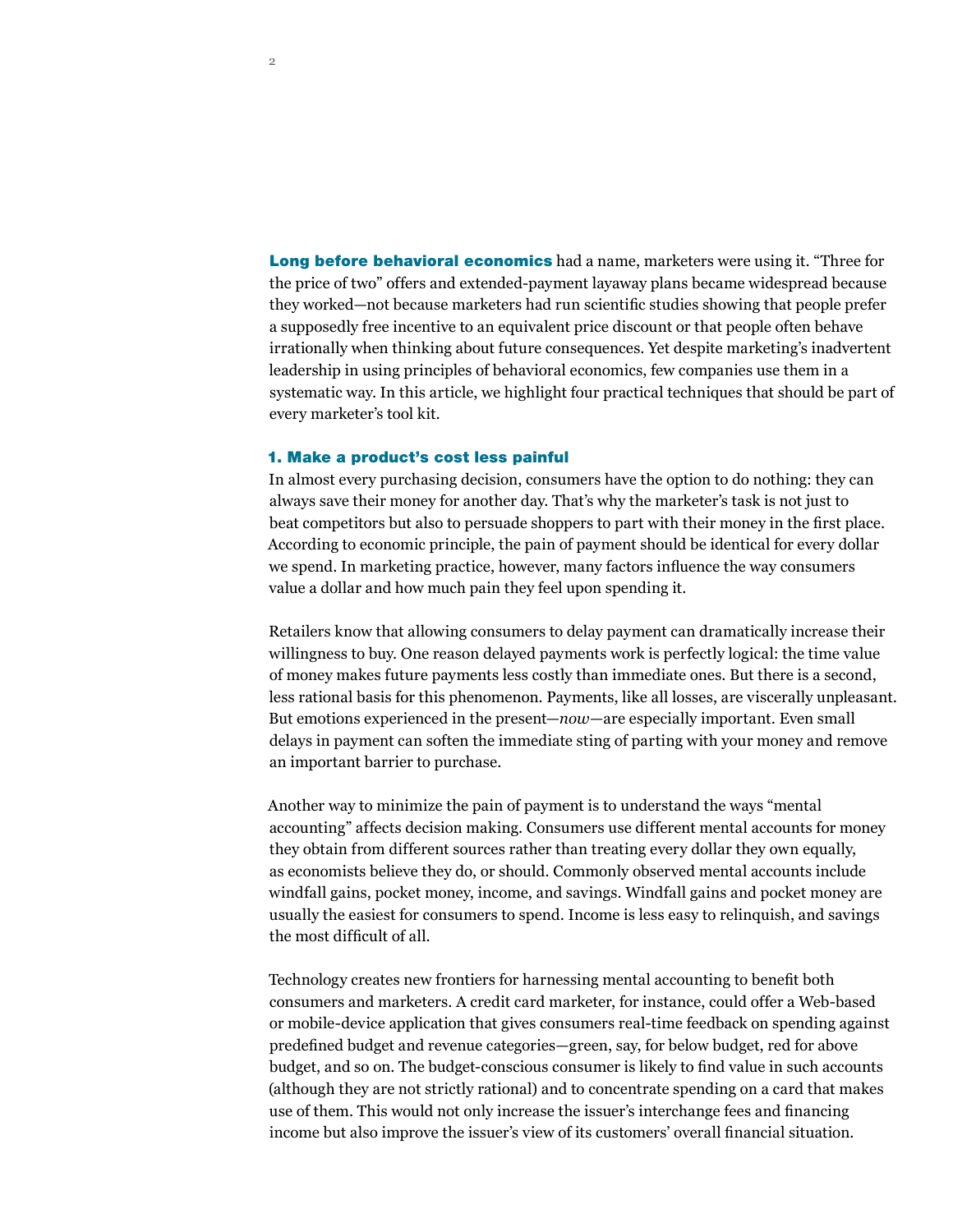Finally, of course, such an application would make a genuine contribution to these consumers' desire to live within their means.

## 2. Harness the power of a default option

The evidence is overwhelming that presenting one option as a default increases the chance it will be chosen. Defaults—what you get if you don't actively make a choice—work partly by instilling a perception of ownership before any purchase takes place, because the pleasure we derive from gains is less intense than the pain from equivalent losses. When we're "given" something by default, it becomes more valued than it would have been otherwise and we are more loath to part with it.

Savvy marketers can harness these principles. An Italian telecom company, for example, increased the acceptance rate of an offer made to customers when they called to cancel their service. Originally, a script informed them that they would receive 100 free calls if they kept their plan. The script was reworded to say, "We have already credited your account with 100 calls—how could you use those?" Many customers did not want to give up free talk time they felt they already owned.

Defaults work best when decision makers are too indifferent, confused, or conflicted to consider their options. That principle is particularly relevant in a world that's increasingly awash with choices—a default eliminates the need to make a decision. The default, however, must also be a good choice for most people. Attempting to mislead customers will ultimately backfire by breeding distrust.

### 3. Don't overwhelm consumers with choice

When a default option isn't possible, marketers must be wary of generating "choice overload," which makes consumers less likely to purchase. In a classic field experiment, some grocery store shoppers were offered the chance to taste a selection of 24 jams, while others were offered only 6. The greater variety drew more shoppers to sample the jams, but few made a purchase. By contrast, although fewer consumers stopped to taste the 6 jams on offer, sales from this group were more than five times higher.<sup>1</sup>

Large in-store assortments work against marketers in at least two ways. First, these choices make consumers work harder to find their preferred option, a potential barrier to purchase. Second, large assortments increase the likelihood that each choice will become imbued with a "negative halo"—a heightened awareness that every option requires you to forgo desirable features available in some other product. Reducing the number of options makes people likelier not only to reach a decision but also to feel more satisfied with their choice.

1 Sheena S. Iyengar and Mark R. Lepper, "When choice is demotivating: Can one desire too much of a good thing?" *Journal of Personality and Social Psychology*, 2000, Volume 79, Number 6, pp. 995–1006.